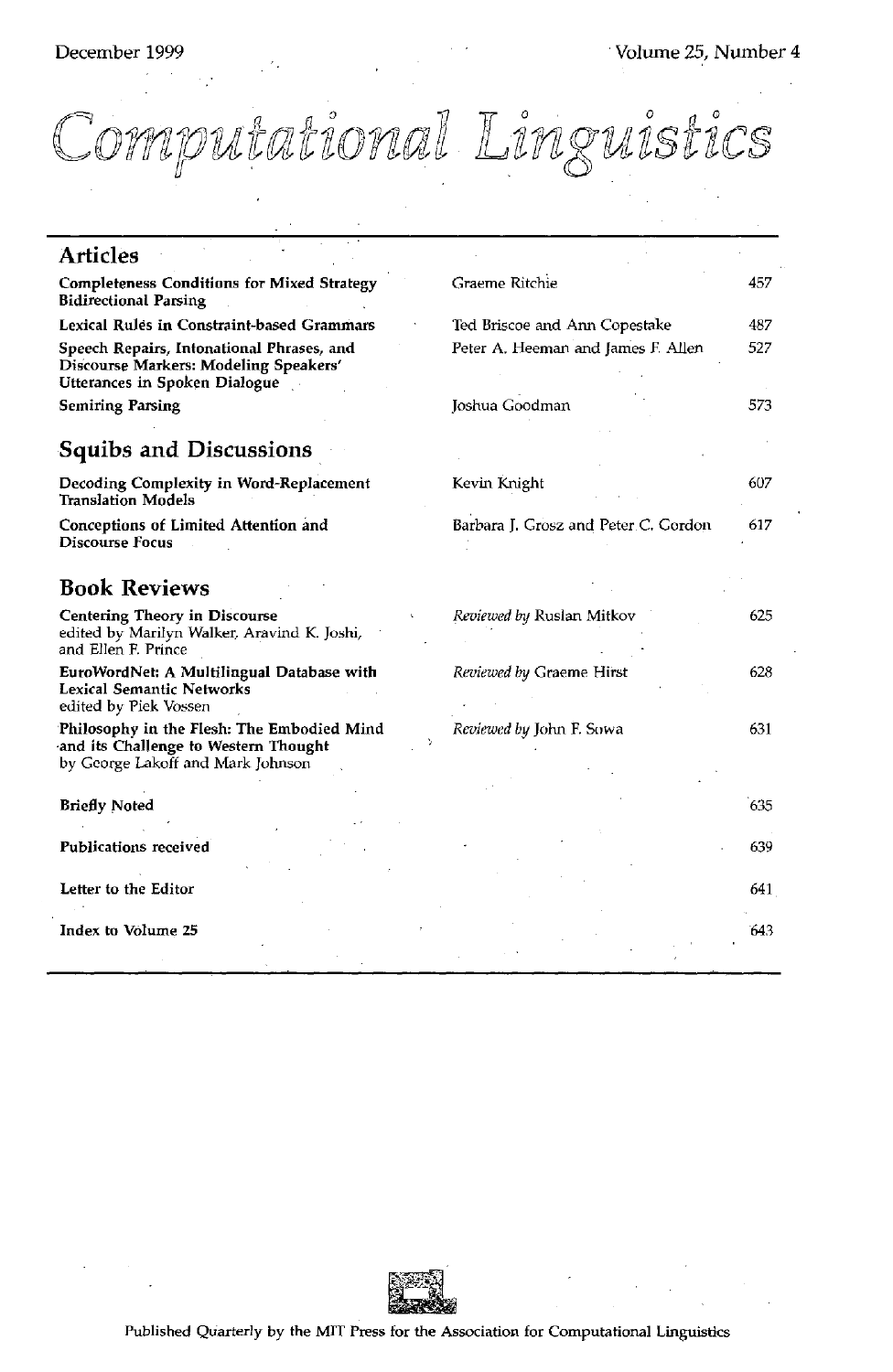#### **Editor 1993-**

# **Julia** Hirschberg *AT&T Labs-Research 180 Park Avenue, A237 Florham Park, N] 07932-0971*  (+1 973) 360-8330 ad@research.att.com

## **Editorial Assistant**

Ana Pereira *AT&T Labs-Research Room A240 180 Park Avenue, P.O. Box 971 Florham Park, NJ 07932-0971*  acl@research.att.com fax: (973) 360-8970

# **Book Review Editor**

Graeme Hirst *University of Toronto Department of Computer Science Toronto, CANADA M5S 3G4*  (+1 416) 978-8747 gh@cs.toronto.edu

## **Squibs and Discussions Editor**

Pierre Isabelle *Xerox Research Centre Europe 6, chemin de Maupertuis 38240 Meylan, France*  +33 4 76 61 51 98 Pierre.Isabelle@xrce.xerox.com

#### **Editorial Board Members 1997-99:**

David Carter, *SRI International Cambridge*  Mark Ellison, *University of Edinburgh*  Clair Gardent, *Universitiit des Saarlandes*  Marcus Kracht, Freie Universität Berlin Owen Rambow, *CoGenTeX, Inc.*  James Rogers, *University of Central Florida*  Andreas Stolcke, *SRI International, Menlo Park*  Gertjan van Noord, *University of Groningen*  David Yarowsky, *Johns Hopkins University* 

#### **1998-2000:**

Steven Abney, *AT&T Labs-Research*  Chris Brew, *University of Edinburgh*  Jean Carletta, *University of Edinburgh*  Genichiro Kikui, *NTT Information and Communication Systems Labs*  Shalom Lappin, *King's College London*  Christopher Manning, *University of Sidney*  Christine Nakatani, *AT&T Labs-Research*  Philip Resnik, *University of Maryland* Giorgio Satta, *University of Padua*  Karen Sparck-J0nes, *University of Cambridge*  Dekai Wu, *Hong Kong University of Science and Technology* 

#### **1999-2001:**

Michael Elhadad, *Ben Gurion University*  K6iti Hasida, *Electrotechnical Laboratory*  Marti Hearst, *University of California at Berkeley*  Andrew Kehler, *SRI International, Menlo Park*  Daniel Jurafsky, *University of Colorado*  Kevin Knight, *USC Information Sciences Institute*  Elizabeth Shriberg, *SRI International, Menlo Park*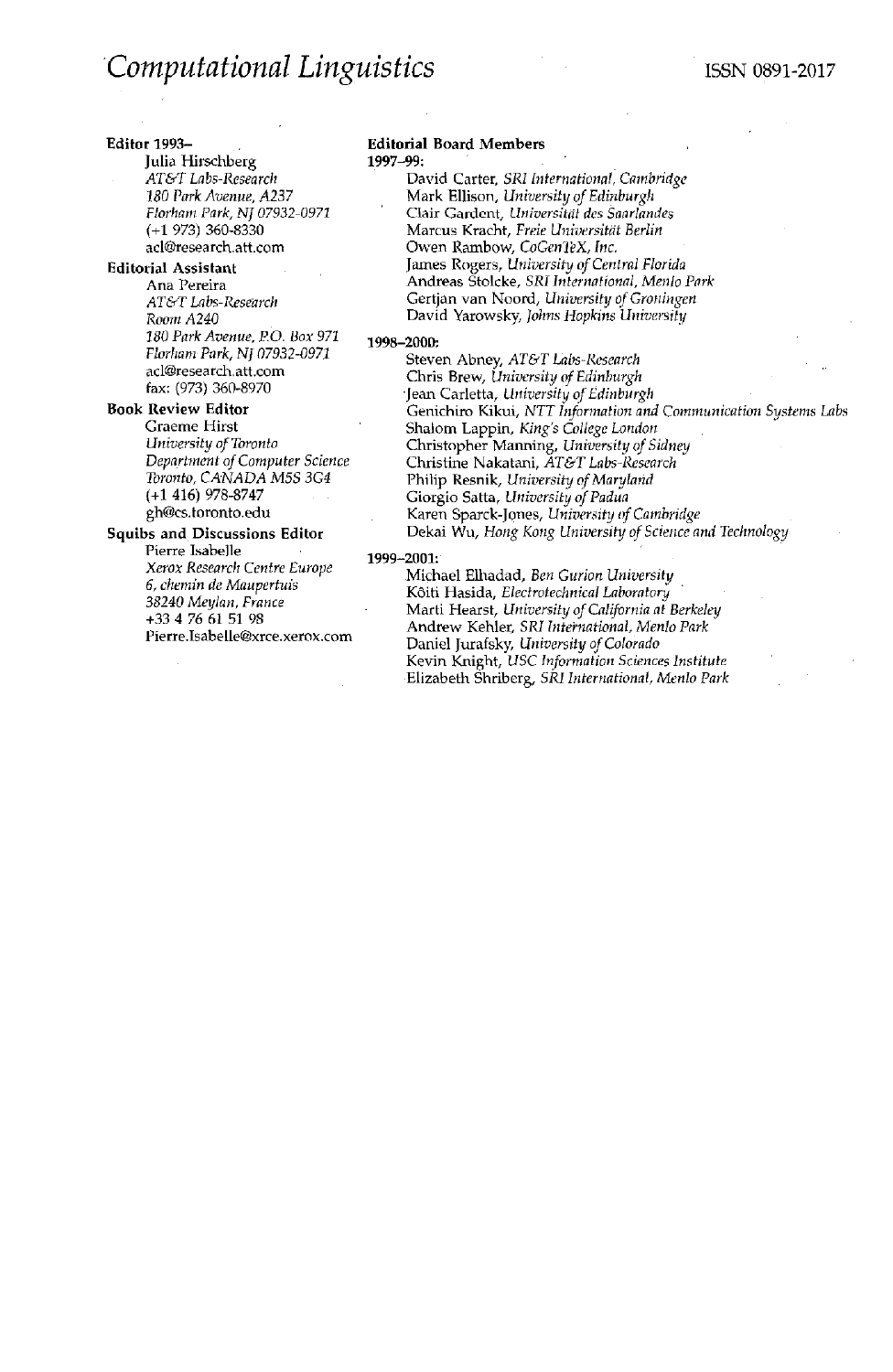# *Computational Linguistics*

| <b>Articles</b>                                                                                                         |                                      |      |
|-------------------------------------------------------------------------------------------------------------------------|--------------------------------------|------|
| <b>Completeness Conditions for Mixed Strategy</b><br><b>Bidirectional Parsing</b>                                       | Graeme Ritchie                       | 457  |
| Lexical Rules in Constraint-based Grammars                                                                              | Ted Briscoe and Ann Copestake        | 487  |
| Speech Repairs, Intonational Phrases, and<br>Discourse Markers: Modeling Speakers'<br>Utterances in Spoken Dialogue     | Peter A. Heeman and James F. Allen   | 527  |
| <b>Semiring Parsing</b>                                                                                                 | Joshua Goodman                       | 573  |
| <b>Squibs and Discussions</b>                                                                                           |                                      |      |
| Decoding Complexity in Word-Replacement<br><b>Translation Models</b>                                                    | Kevin Knight                         | 607  |
| <b>Conceptions of Limited Attention and</b><br><b>Discourse Focus</b>                                                   | Barbara J. Grosz and Peter C. Gordon | 617  |
| <b>Book Reviews</b>                                                                                                     |                                      |      |
| <b>Centering Theory in Discourse</b><br>edited by Marilyn Walker, Aravind K. Joshi,<br>and Ellen F. Prince              | Reviewed by Ruslan Mitkov            | 625  |
| EuroWordNet: A Multilingual Database with<br><b>Lexical Semantic Networks</b><br>edited by Piek Vossen                  | Reviewed by Graeme Hirst             | 628  |
| Philosophy in the Flesh: The Embodied Mind<br>and its Challenge to Western Thought<br>by George Lakoff and Mark Johnson | <i>Reviewed by John F. Sowa</i>      | 631  |
| <b>Briefly Noted</b>                                                                                                    |                                      | 635  |
| <b>Publications received</b>                                                                                            |                                      | 639  |
| Letter to the Editor                                                                                                    |                                      | 641  |
| Index to Volume 25                                                                                                      |                                      | 643. |
|                                                                                                                         |                                      |      |